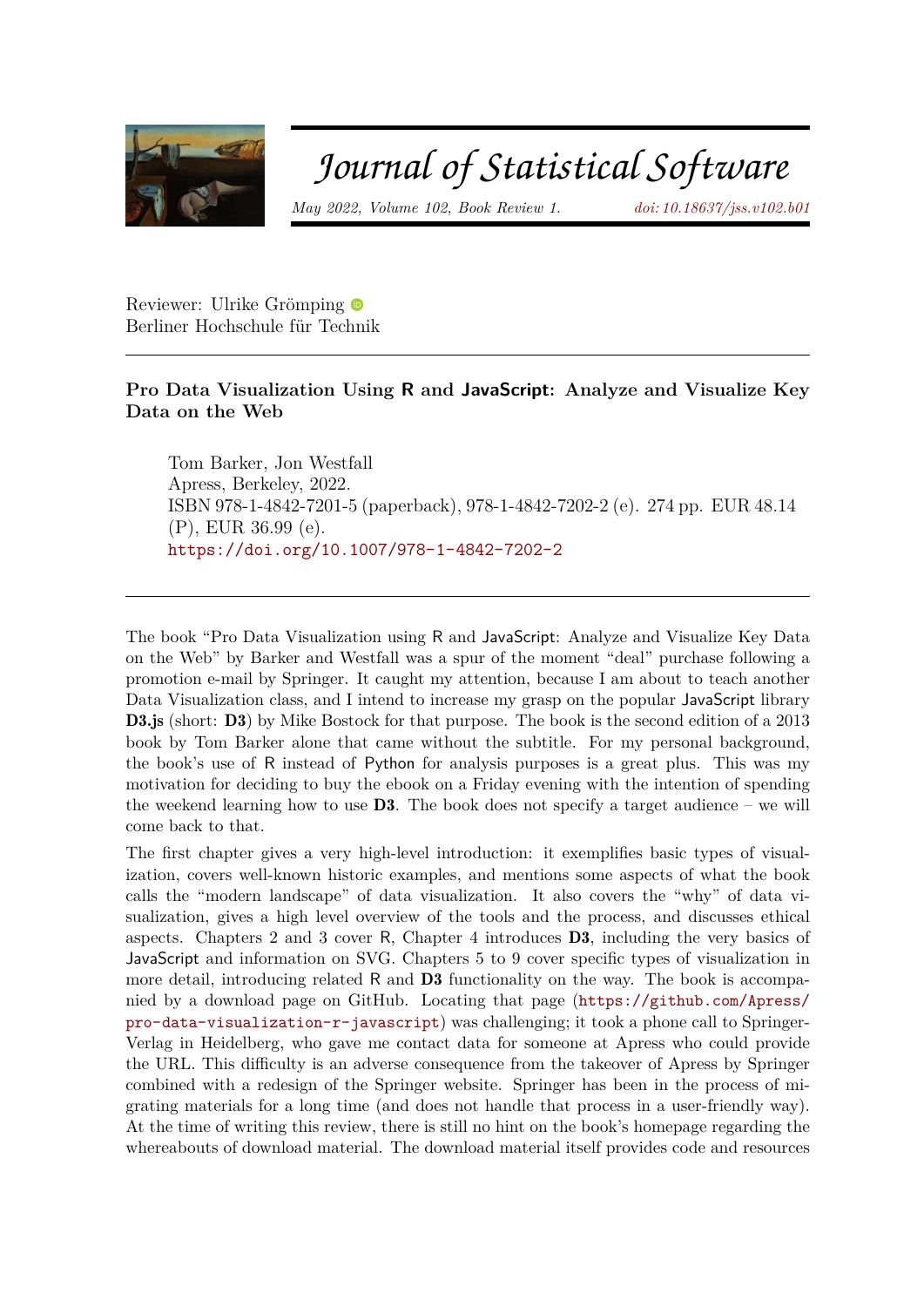for Chapters 2 to 7. For the last two chapters, I am glad that I bought the ebook, so that I can copy-paste the code from the book.

I discuss the book chapters in the order I worked through them. Since I wanted to learn D3 and trusted that my R would be sufficient, I started with Chapter 4 (Data Visualization with D3). Based on my understanding of HTML, and very basic knowledge of CSS, I found that the book allowed me to get started; however, some steps were left out. For example, I did not understand how to install D3, because I am more or less a JavaScript dummy. Hence, after downloading the tarball (which should have been a zip file according to a screenshot in the book), the only sentence "After that is installed, you can set up a project." left me in the dark. I overcame this obstacle by searching the web and referencing an online D3 version instead of using a local installation. It is of course acknowledged that this type of information ages fast, but I would nevertheless have appreciated more information on handling this step. (After I got access to the book's download page, D3 installation was no longer relevant, because the necessary **D3** files are available from there, although the book does not point readers to the download page for that purpose.). The chapter nicely builds up the necessary knowledge step by step. It finishes with a worked example that creates an HTML page with a small bar chart. Like in all subsequent D3 examples, the code is presented in separate chunks related to aspects of chart creation, explaining the role of each chunk in interspersed paragraphs of text. The complete code is printed at the end of the chapter. The barchart from the four numbers 84, 62, 40, 109 (entered as an array in the script) is a simple technical example. For someone who is familiar with bar charts, it feels quite weird (for me to the point of being confusing) that the book initially places each bar at a horizontal position determined by its height instead of the usual equidistant positions; it would have been helpful for me if the book had initially explained that this will be rectified later on. The chapter proceeds by loading the data from a file rather than entering them as array in a script, which initially made the browser throw an error, for security reasons. While the book anticipated this error, its recommendation for resolving it was "It's advised to use a local web server to work around this issue while programming". Some hints on how to do that would have been appreciated, though a internet search eventually revealed a solution for my Windows 10 machine. Reading this chapter gave me the impression that the target audience the authors had in mind has more prior knowledge on web development than I do.

Chapter 5 (Visualizing Spatial Data from Access Logs) starts with historic maps by Minard and links to some current maps on the web (e.g., <http://hint.fm/wind/>, a map of current wind flow in the US). It goes on to introduce the format of web access logs, before processing data from this format with PHP and R. Large parts of the chapter strike me as off-topic: there are 15 pages of PHP processing of access logs – while I of course ackowledge the importance of data wrangling as a prerequisite of visualization, the strong focus on PHP (which was mentioned nowhere in the introduction or on the book cover) puzzled me. For me, using the PHP code would have required to make yet another install, since my Windows 10 webserver apparently did not come with PHP; for an R person like me (and for a book with R in the title), it would have been more natural to process the access log files in R. Presumably, the target audience the book authors had in mind is familiar with PHP. As there is no D3, JavaScript or SVG to be learnt in the chapter, I simply moved on to the next chapter. For people interested in wrangling log data with PHP (or even with R), the chapter offers interesting bits of advice, like how to check regular expressions with a web tool (available at <https://regexr.com/>). Visualizing spatial data, the topic of the chapter, is shown with a step-by-step example of how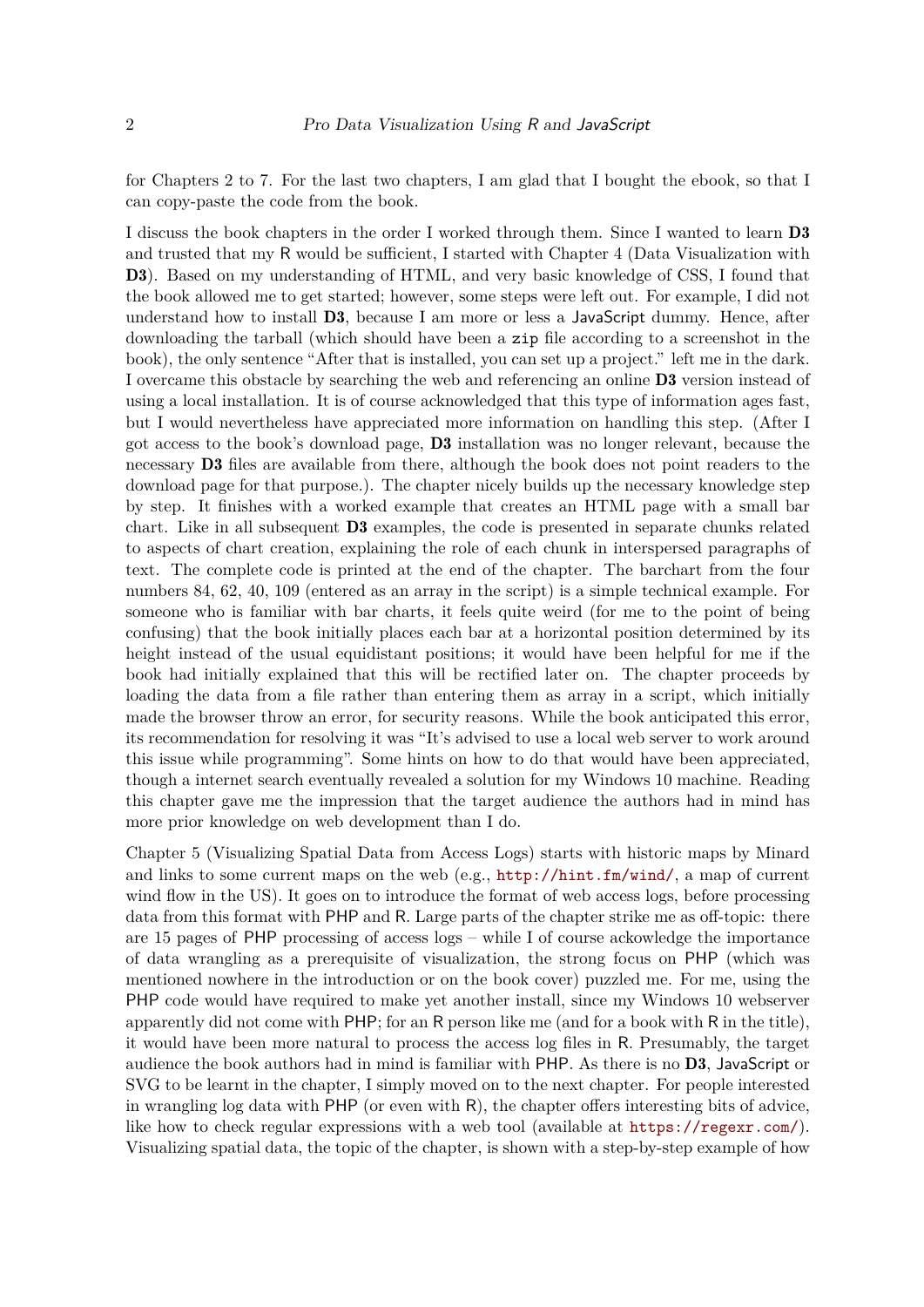to display the data on a map using R. Readers can learn R technicalities from that example. However, the resulting map is disappointing in terms of data visualization: while the globe is displayed with US, Canada and Australia colored in light blue, this display does not reveal any information that couldn't have been obtained better by a simple univariate frequency table.

Chapter 6 (Visualizing Data over Time) caters to the time series needs of IT project developers: bug tracking over time. Here, the book provides example data right at the beginning, processes and visualizes them in R and then uses  $\overline{D}3$  for showing them with interactive elements in an HTML file. The use case for **D3** is to add tooltips to time series charts. This could be done from within R, e.g., by using ggplot2 in combination with ggiraph. But I want to learn how to use D3. From this chapter onwards, the book uses an older D3 version, because version 3 of D3 "allowed for a bit more flexibility and step-by-step building"; for obtaining that version, readers are referred to the book's download page. The chosen visualization makes sense for the chosen application: daily bug counts are presented in a time series, and a mouseover event shows the bug identifiers for the selected day.

The example for Chapters 7 and 8 is taken from agile product development: Chapter 7 (Bar Charts) analyses production incidents and Chapter 8 (Correlation Analysis with Scatter Plots) development velocity. Chapter 7 introduces standard bar charts, stacked bar charts and grouped bar charts. Subsequently, it provides standard and stacked bar charts in R, after adequately preprocessing the data. Afterwards, a very simple bar chart with interactivity is created with D3: two bars are subdivided into stacked bars on mouseover. Chapter 8 covers scatter plots and bubble charts. Again, these are first created in R before presenting an interactive web chart. The R visualizations themselves are not exactly examples: Arguably, the axes of the scatter plot should be swapped, and it does not appear adequate to encode a binary qualitative feature by bubble size (why not, e.g., color?). The interactive web chart has two dropdowns for selecting the features for the two axes; these are created by JavaScript. Chapter 9 (Visualizing the Balance of Delivery and Quality with Parallel Coordinates) initially explains parallel coordinate plots using a built-in dataset from R; it also explains using grey shades for a third feature. The chapter continues by creating parallel coordinate plots for the agile product development data from the previous two chapters, as well as for an additional effort data set that is provided as a printout in the book. The authors emphasize that the purpose of their use of parallel coordinates lies in looking at the actual data points for each development team and comparing the two plots. The subsequent part of the chapter creates a brushable D3 parallel coordinate plot, for which a mouseover fades all lines except the selected one, which of course makes sense for the stated purpose.

Let us also have a brief look at Chapters 2 and 3, for which I am an expert rather than a learner. Chapter 2 (R language primer) introduces the R console on a Mac and basic commands like installing a package, ways to read data and the most basic data structures, including matrices and data frames, but not lists. The term "list" is used, but in a non-R way, which I find a bit unfortunate. The book does not introduce simple element-wise matrix operations, but it does introduce the apply function, using the example of adding one to each element of a numeric matrix  $m$  with the expression apply( $m$ , 2, function(x)  $x \leq x+1$ ). Presenting this complicated solution without even hinting at the much simpler m+1 as an alternative seems inadequate for readers who are not familiar with R. The good use cases for the apply function are beyond this chapter, except for the application of a scalar function to each element of a matrix, for which the book also gives an example. Chapter 3 (A deeper dive